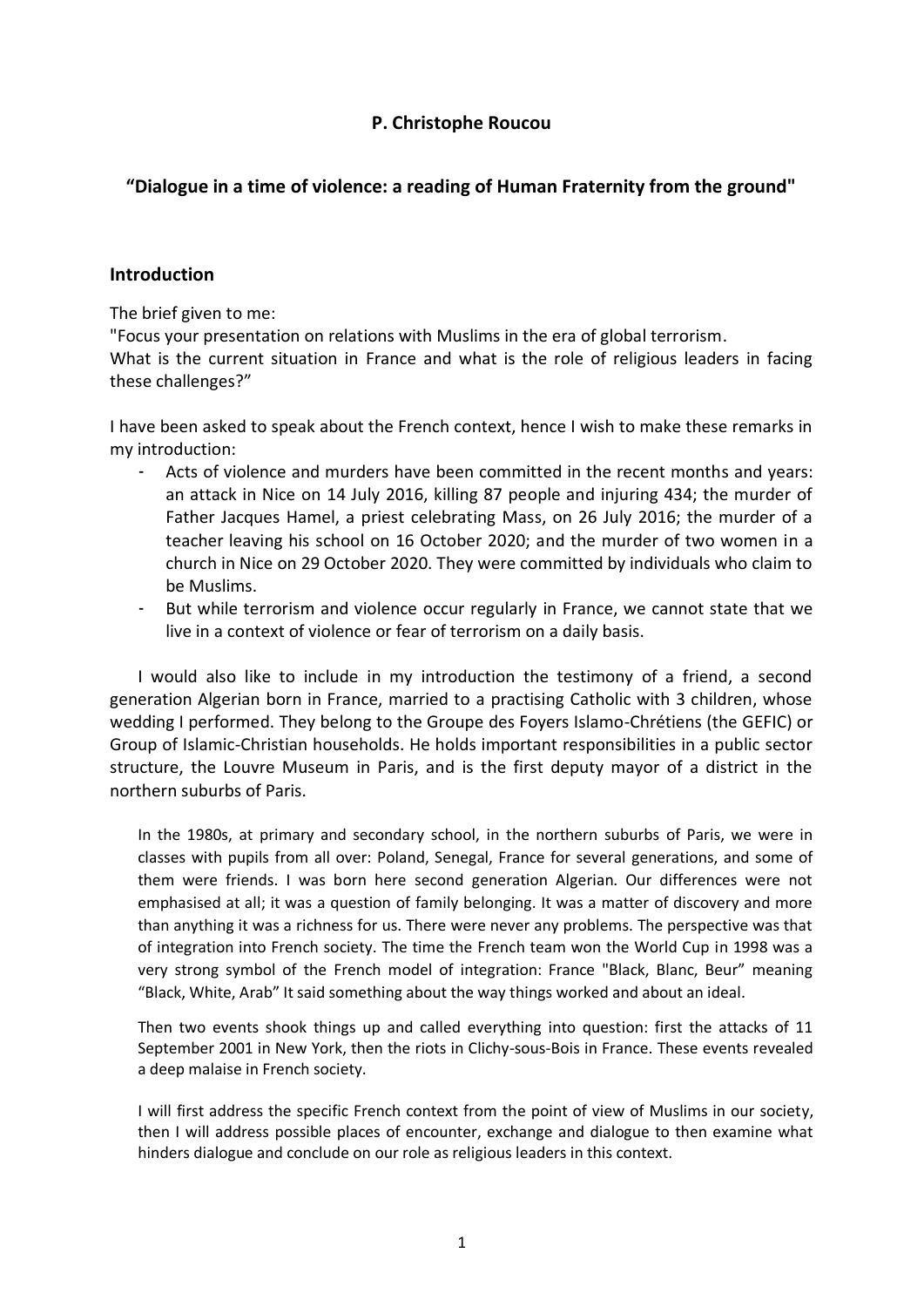### **1. In what context are we called to embody fraternity in France?**

### ➢ **Liberty, equality, fraternity**

Perhaps we should start by reminding you of the motto of the French Republic, which all French citizens hold dear, whatever their religion, their origins or their social background: liberty, equality, fraternity. And we know that in order to establish and enforce freedom and equality, laws are drafted and passed, but fraternity cannot be decreed. It is an ideal that depends on the responsibility of each citizen. I would like to say that it is our double responsibility as citizens and as Christians, since we believe that all human beings are created in the image and likeness of God and that Jesus Christ revealed this to us.

It is worth quoting the first sentence of the Declaration signed by Pope Francis and Sheikh Ahmed el-Tayyeb in Abu Dhabi on 4 February 2019: *"Faith leads the believer to see in the other a brother to be supported and loved. » <sup>1</sup>*

### ➢ **A long and complex history of France and its Muslims**

France had a colonial empire in countries where almost the entire population was Muslim, the Maghreb countries were colonised by France, in the form of a protectorate in Tunisia and Morocco, and assimilation in Algeria, which was a French territory where the inhabitants of Muslim faith were not considered as citizens except for serving in the army.

To this day, the Algerian war of independence from 1954 to 1962 has left wounds on both sides. The memories remain vivid and painful almost 60 years after independence.

Today, in a country of 68 million inhabitants, people of Muslim tradition represent about 5 million people, i.e. nearly 8% of the population, (noting that religious statistics are forbidden in France). More than 2/3 of them have French nationality, whereas for many of our compatriots, Muslim = immigrant = Arab, sometimes even= extremist or worse terrorist. A certain racism towards Arabs and black people exists in France.

People with a Muslim background are represented in all socio-professional categories, but in much higher proportions amongst labourers or low-skilled occupations.

Because of this situation at the bottom of the social ladder, many Muslim families live in working class neighbourhoods on the outskirts of our cities, where many difficulties and problems arise primarily for social and political reasons.

## ➢ **Religions and Secularism in 21st Century France**

Secularism is a French specificity that is difficult to explain outside our borders, as the word itself is often untranslatable into English, German or Arabic! Secularisation must be identified, which affects many contemporary societies and is often linked to modernity. Secularisation refers to a process in which whole areas of social life no longer depend on the Church (schools, hospitals, etc.), and in which very important aspects of people's lives are no longer linked to religion. In this process, religion risks losing its place in society and being confined to the private sphere

Secularism is a legal framework that defines the reciprocal non-interference of the State and religions: The State does not intervene in the affairs of the Church (in 1905) or of other religions and vice versa.

But many Muslims, including imams, confuse secularisation with secularism and attribute the fall in religious practice in France to secularism.

Moreover, alongside the legal framework of secularism, a "secular mentality" and a "secularist" ideology has developed in France over the last century, which is opposed to the visible and social dimension of religions, starting with Islam.

1

*<sup>1</sup>* On Human Brotherhood, for World Peace and Common Coexistence,

Pope Francis and Sheikh Ahmed al-Tayyeb, Abu Dhabi, 4 February 2019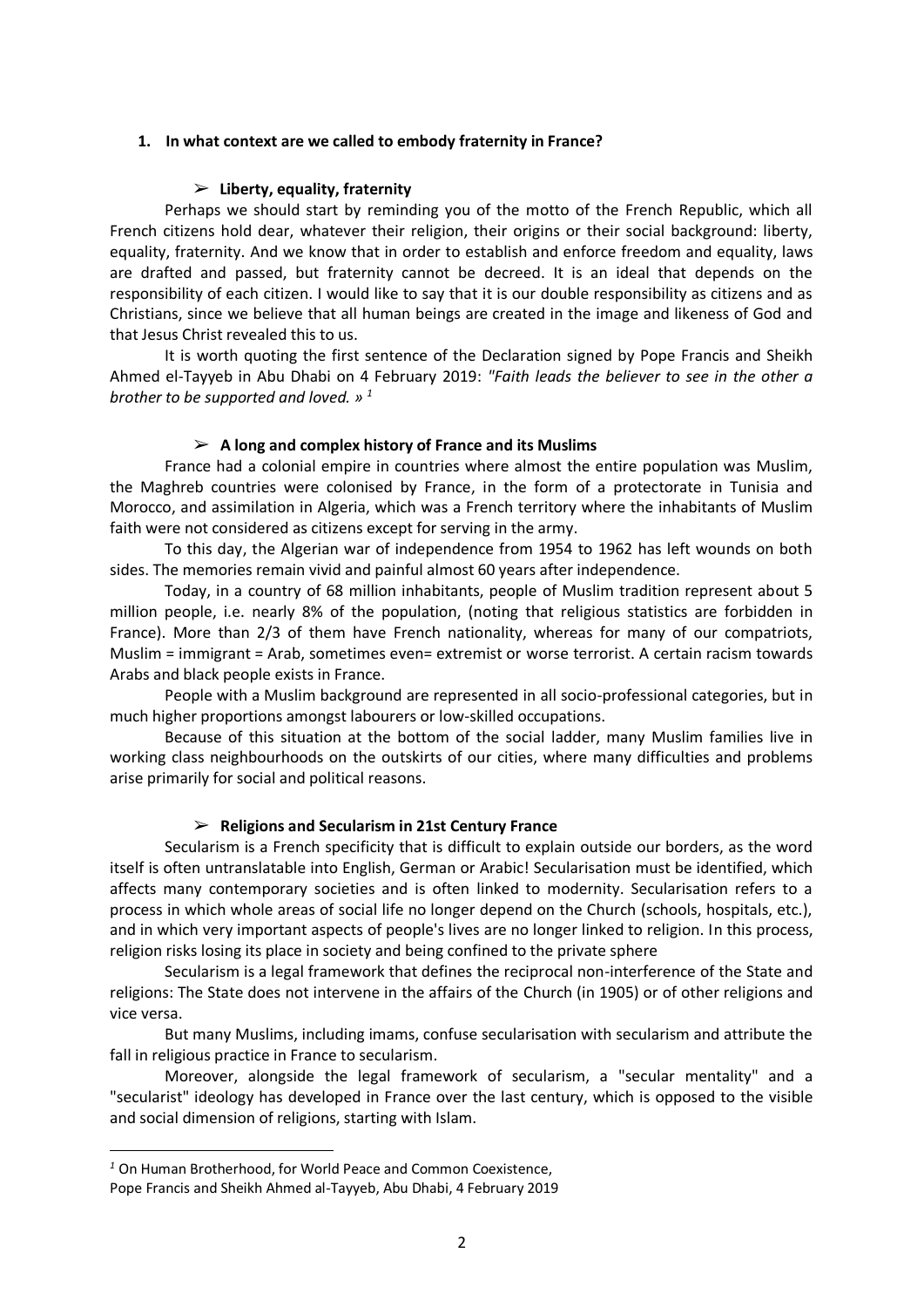### ➢ **Islam and Muslims in France: a mosaic**

The Muslim community in France is not unified but crossed by multiple currents, some of which are linked to the countries of origin and the powers that be: Algeria (which appoints the rector of the Paris Mosque), Morocco, Turkey; these countries attempt to control their populations and the mosques.

For 35 years, the government has sought to have a representative body of Muslims with whom to discuss matters of worship. But they have not succeeded. The CFCM (Conseil Français du Culte Musulman or French Council for the Muslim Faith) is not legitimate in the eyes of at least 80% of Muslims living in France!

### ➢ **Where does the violence come from?**

In France, violence, particularly in working-class neighbourhoods, is not primarily religious or committed in the name of religion. The most visible violence is that linked to trafficking, in particular the drug trade, which brings in considerable sums of money and is considered by some politicians as what ensures "social peace" in neighbourhoods where unemployment and precariousness would lead to explosive social consequences.

It is also a kind of cry or response from people who are destabilised by globalisation and see no future for themselves in this new world.

In France, violence thus arises from people who feel forgotten by the Republic, excluded from the circuits of educational and social success. Violence arises in neighbourhoods that are becoming 'lawless' areas from which public services have gradually withdrawn. As a result, 'mafias' are taking over the law and, for example, control the entrances and exits of the neighbourhood, to the point that the police no longer go there.

Religiously motivated acts of violence are very few compared to the daily violence suffered by poor people who, for social reasons, are often of Muslim tradition.

# **2. What are the places or times where Christians and Muslims specifically meet in France, and particularly in Marseille?**

Marseilles: second largest city in France in terms of number of inhabitants, almost 850,000, of whom nearly 300,000 are Muslims, 80,000 Armenians and 60,000 Jews. Where do Christians and Muslims meet?

In the life of the working-class neighbourhoods of Marseille: but the social, cultural and religious mix is on the way to disappearing. Some of these neighbourhoods have become almost completely Muslim, except for a few Christian families or one or two communities of nuns or monks, often elderly.

**In Catholic educational establishments**: in Marseille, the Church has chosen to support schools in these working-class neighbourhoods. As a result, some Catholic schools, whether primary or secondary, have between 60% and 90% pupils of Muslim faith. Maintain these schools and support them with a perspective of living together, mutual knowledge, intercultural and interreligious dialogue.

**In the services of prison and hospital chaplaincies**: to guarantee freedom of conscience and worship, the 1905 law provided for chaplaincies in all closed places that prevented a believer from going out to worship. Catholic and Protestant chaplains were the first to arrive in these places, often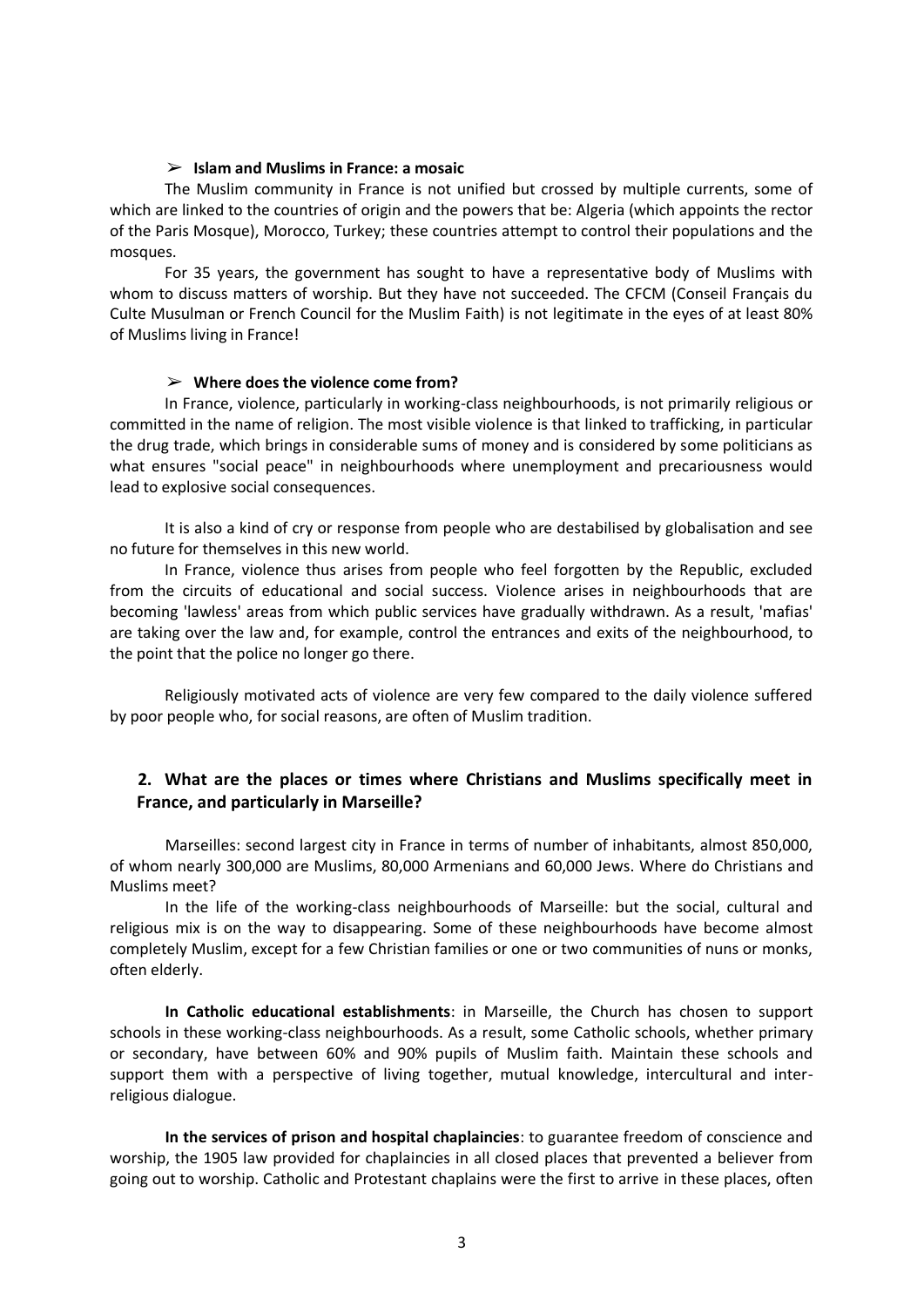visiting sick people or Muslim prisoners, while respecting their faith. Often, they were the ones who helped their Muslim colleagues discover the importance of listening to the sick or detained, and the importance of being with them as bearers of God's mercy.

**At Muslim-Christian marriages:** these are often delicate situations but, in France, more and more couples are being formed with differences in religious and, often, cultural affiliations. This is less of a problem when it is a Muslim man marrying a Catholic woman, but it can become very difficult or even impossible when it is a Christian man who wants to marry a Muslim woman. Family pressures are sometimes strong enough to force a Christian man to become a Muslim. Nonetheless, such couples do exist.

Without waiting for the Church, but with its support, the GFIC, Groupe de Foyers islamochrétiens or Group of Islamic-Christian Households, has existed for more than 30 years in France, a place for sharing experiences, accompanying young couples and reflecting on the religious education of children.

**An imam/priest group** in which a woman of Muslim faith and one of Christian faith participate, has been meeting for 10 years in Marseille. The reason for this group is to get to know each other and to exchange ideas. Thus, as the meetings progress (5 times a year), bonds of trust have been established. This group reflects on themes, introduced by an imam and a priest. These meetings build trust, and shift each others intellectual and even theological positions. Because of the trust and friendship that has developed between the members, it is possible to discuss "controversial subjects" without any spirit of controversy or competition.

#### **Fraternal group "gatherings" between Christians and Muslims**:

At a national level, I can draw attention to two initiatives that have existed for years: SERIC, Semaine islamo-chrétienne or Christian-Muslim Week, organised by an association of Christian-Muslim friendship (GAIC, Groupe d'amitié islamo-chrétienne), which organises events in many cities in France and in other European cities.

"Together with Mary", which has been proposing exchanges, meetings and moments of celebration thanks to the figure of Mary for the past seven years, is an initiative that originated in Lebanon and has spread throughout France by the Efesia association.

In Marseille, a discussion group of Christian and Muslim women have launched an initiative for a convivial and spiritual day, open to all Christians and Muslims who wish to participate. For the last four years, this day in spring, gathers families with children and teenagers for a time of sharing around a meal, moments of prayer and discussions on a current theme. Spread by word of mouth, this initiative brings together more than 300 people. It is prepared many weeks in advance by a group that brings together Christians and Muslims.

## Acts of solidarity **carried out together:**

For several years now, Muslim and Christian charities have been working together on joint operations to help people locally in precarious situations, for example in Créteil in the south-eastern suburb of Paris, where the Catholic parish and the mosque carry out food distributions when the other organisations are on holiday.

The Covid crisis and the confinement measures have led many families into precarious situations and even poverty. In Marseille, in one neighbourhood, social organisations, Christians and the Muslim collective joined forces to help more than 300 families each week who could no longer feed their children after the 15th of the month. It was the state school teachers who alerted one other.

**During reciprocal hospitality initiatives**: how else to overcome the fear of others, if not by meeting one other?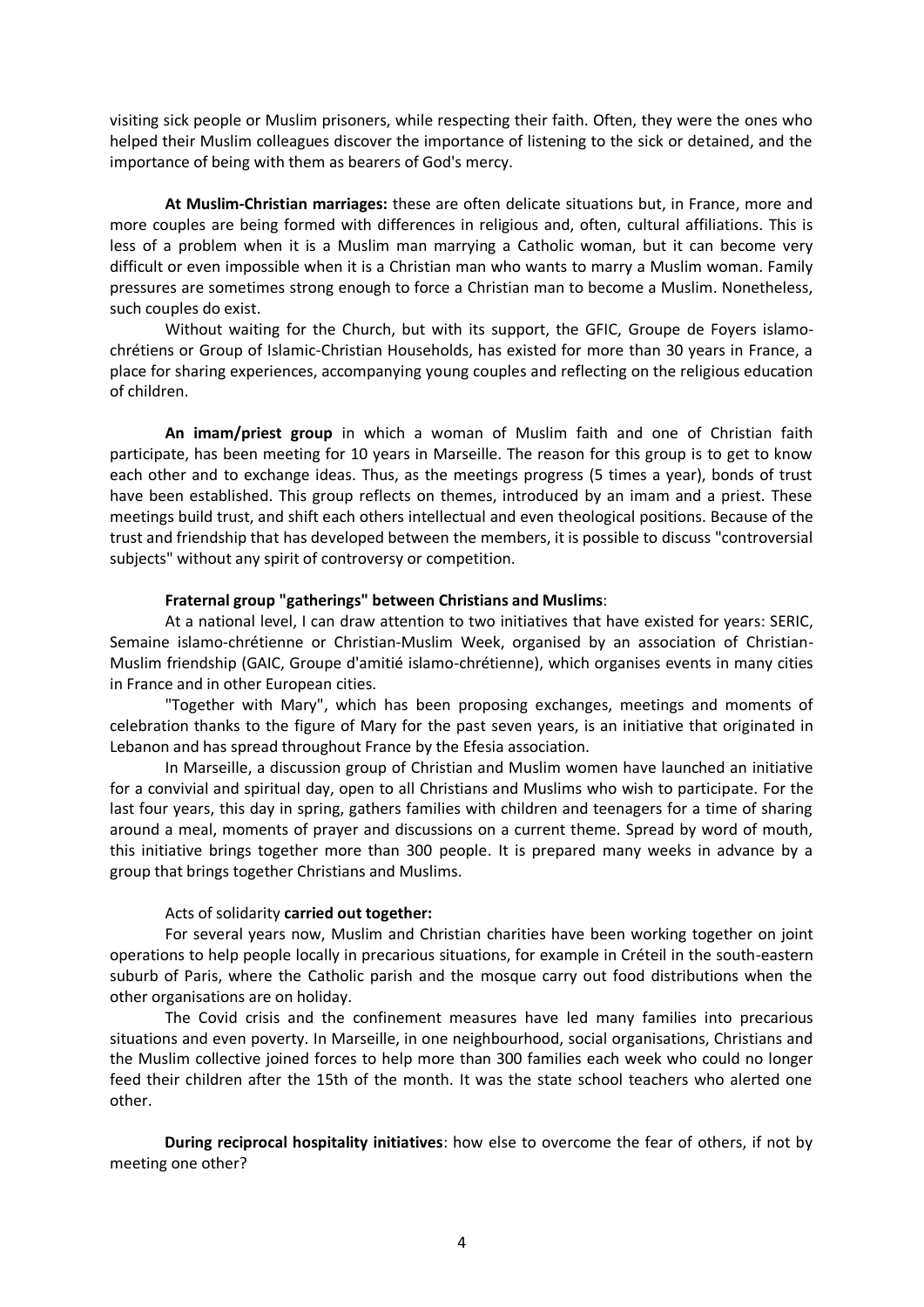**Reciprocal visits to places of worship:** In many places this leads to reciprocal visits to the different places of worship where the rites are explained.

**Muslim speakers** training in Catholic universities. For example, at the Institut Catholique de la Méditerranée, we offer a specific training course over the course of a year, for the Muslim-Christian encounter with Muslim speakers invited, and courses with two voices one Christian and one Muslim on the same theme.

# **3. What are the obstacles to dialogue today?**

#### **The clash of ignorance**

It is not the clash of civilisations that we are facing but the clash of ignorance. We see in France that, particularly in the younger generations, people are ignorant of each other's religion and of their own religion.

In the name of secularism, there is no place for religions in the subjects taught, except through history or French literature classes. The fear of proselytising in schools leads to the religious dimension being ignored. And teachers in state schools do not know how to react to Muslim students who participate in class. They are entrenched in neutrality, which slides into silence.

### **The absence of Muslim scholars**

We often talk about imams, but in fact what is cruelly lacking in Muslim communities in France is the lack of training for their religious leaders. Secularism does not allow for theological training in the framework of university as in Germany. Each movement develops its own training centre, but most often, it is imams who have studied abroad or even come to France from Algeria, Morocco or Turkey to serve for a few years.

#### **The influence of extremism**

We have to call things by their name.

There is a very small minority tempted by what the media call "jihadism", a few hundred individuals out of the 5 million Muslims. No dialogue is possible with them since they call all the others "*Kouffars*", i.e. unbelievers, not only Jews or Christians but other Muslims!

Beyond that, what is more worrying is the development of trends inspired by Saudi Wahhabism, i.e. a very rigorous conception of Islam, a literalist reading of the Koran, a rejection of any critical reading and the use of reason in religious matters. This Wahhabism has spread to sub-Saharan Africa and the Maghreb and thus also to Europe. This religious ideology is transmitted via Internet networks and videos from clerics living in the Gulf States, who have no idea of the context of life in Europe.

In working-class neighbourhoods, the same young people may be tempted to follow this strict ideology while participating in the numerous trafficking operations, including drug trafficking, which supports a parallel economy and does not hesitate to use violence.

#### **Available theologies and/or philosophies**

Amongst the barriers of dialogue among Muslims as well as Christians, there may be a view of others proposed or, sometimes, imposed on those different from me by culture, origin or religion. The adage "outside the Church there is no salvation" has led to people ignoring those of other religions or even converting them at all costs so that they can be saved. What kind of theologies of salvation and of the Church are proposed, taught and disseminated today? By both Christians and Muslims.

What kind of approach towards the mission is this? It is no coincidence that Pope Francis repeats "No to proselytism" in his speeches (twice in Rabat, for example).

Theology and philosophy: what is at stake is the conception of truth. Too many people function by saying "I have the truth", with the consequence that the other is in error, forgetting the Christian conception of truth, recalled by Benedict XVI: *"Certainly, it is not we who possess the truth, but it is*